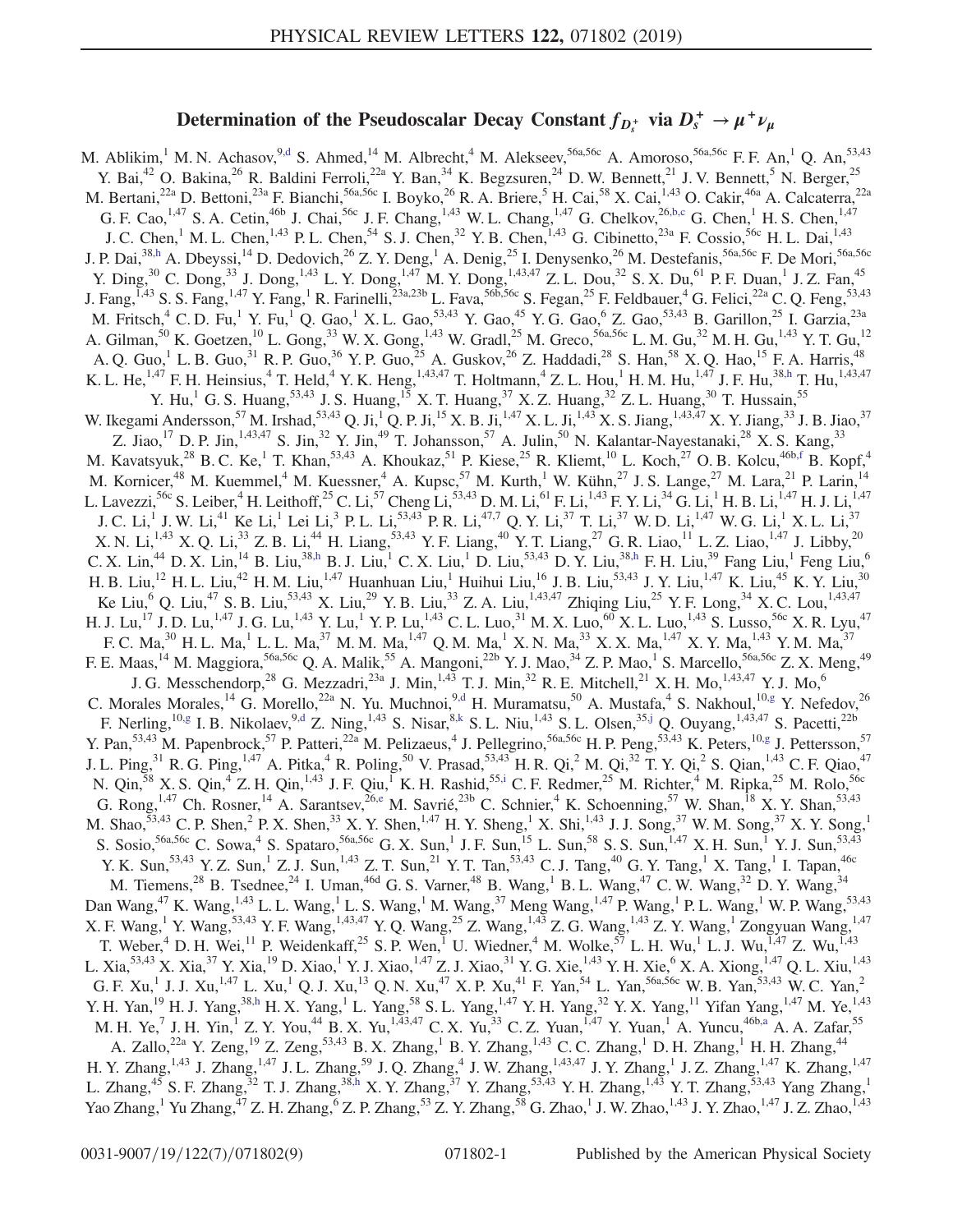Lei Zhao,<sup>53,43</sup> Ling Zhao,<sup>1</sup> M. G. Zhao,<sup>33</sup> Q. Zhao,<sup>1</sup> S. J. Zhao,<sup>61</sup> T. C. Zhao,<sup>1</sup> Y. B. Zhao,<sup>1,43</sup> Z. G. Zhao,<sup>53,43</sup> A. Zhemchugov,<sup>26[,b](#page-6-1)</sup> B. Zheng,<sup>54</sup> J. P. Zheng,<sup>1,43</sup> W. J. Zheng,<sup>37</sup> Y. H. Zheng,<sup>47</sup> B. Zhong,<sup>31</sup> L. Zhou,<sup>1,43</sup> Q. Zhou,<sup>1,47</sup>  $X$ . Zhou, $^{58}$  X. K. Zhou, $^{53,43}$  X. R. Zhou, $^{53,43}$  X. Y. Zhou, $^{1}$  A. N. Zhu, $^{1,47}$  J. Zhu, $^{33}$  J. Zhu, $^{44}$  K. Zhu, $^{1}$  K. J. Zhu, $^{1,43,47}$  S. Zhu, $^{1}$ S. H. Zhu,<sup>52</sup> X. L. Zhu,<sup>45</sup> Y. C. Zhu,<sup>53,43</sup> Y. S. Zhu,<sup>1,47</sup> Z. A. Zhu,<sup>1,47</sup> J. Zhuang,<sup>1,43</sup> B. S. Zou,<sup>1</sup> and J. H. Zou<sup>1</sup>

(BESIII Collaboration)

<sup>1</sup>Institute of High Energy Physics, Beijing 100049, People's Republic of China  $\frac{2 \text{Poibana}}{2}$ 

 $^2$ Beihang University, Beijing 100191, People's Republic of China

 $3$ Beijing Institute of Petrochemical Technology, Beijing 102617, People's Republic of China

 $^{4}$ Bochum Ruhr-University, D-44780 Bochum, Germany

 ${}^{5}$ Carnegie Mellon University, Pittsburgh, Pennsylvania 15213, USA

 ${}^{6}$ Central China Normal University, Wuhan 430079, People's Republic of China

<sup>7</sup>China Center of Advanced Science and Technology, Beijing 100190, People's Republic of China

<sup>8</sup>COMSATS University Islamabad, Lahore Campus, Defence Road, Off Raiwind Road, 54000 Lahore, Pakistan

 $^{9}$ G.I. Budker Institute of Nuclear Physics SB RAS (BINP), Novosibirsk 630090, Russia<br><sup>10</sup>GSI Helmholtzcentre for Heavy Ion Research GmbH, D-64291 Darmstadt, Germany

<sup>10</sup>GSI Helmholtzcentre for Heavy Ion Research GmbH, D-64291 Darmstadt, Germany<br><sup>11</sup>Guangxi Normal University, Guilin 541004, People's Republic of China<br><sup>12</sup>Guangxi University, Nanning 530004, People's Republic of China<br><sup></sup>

<sup>22a</sup>INFN Laboratori Nazionali di Frascati, I-00044, Frascati, Italy<br><sup>22b</sup>INFN and University of Perugia, I-06100, Perugia, Italy

 $\frac{^{23a}NFN}{^{23b}University}$  of Ferrara, 1-44122, Ferrara, Italy  $\frac{^{23b}University}$  of Ferrara, 1-44122, Ferrara, Italy

<sup>25</sup>Institute of Physics and Technology, Peara. 144122. Ferrara, Italy<br><sup>25</sup>Institute of Physics and Technology, Peara. Assoc. 1981, Ulaambadar 13330, Mongolia<br><sup>25</sup>Iohannes Guitent Istitute for Nuclear Research. 141980 Dubn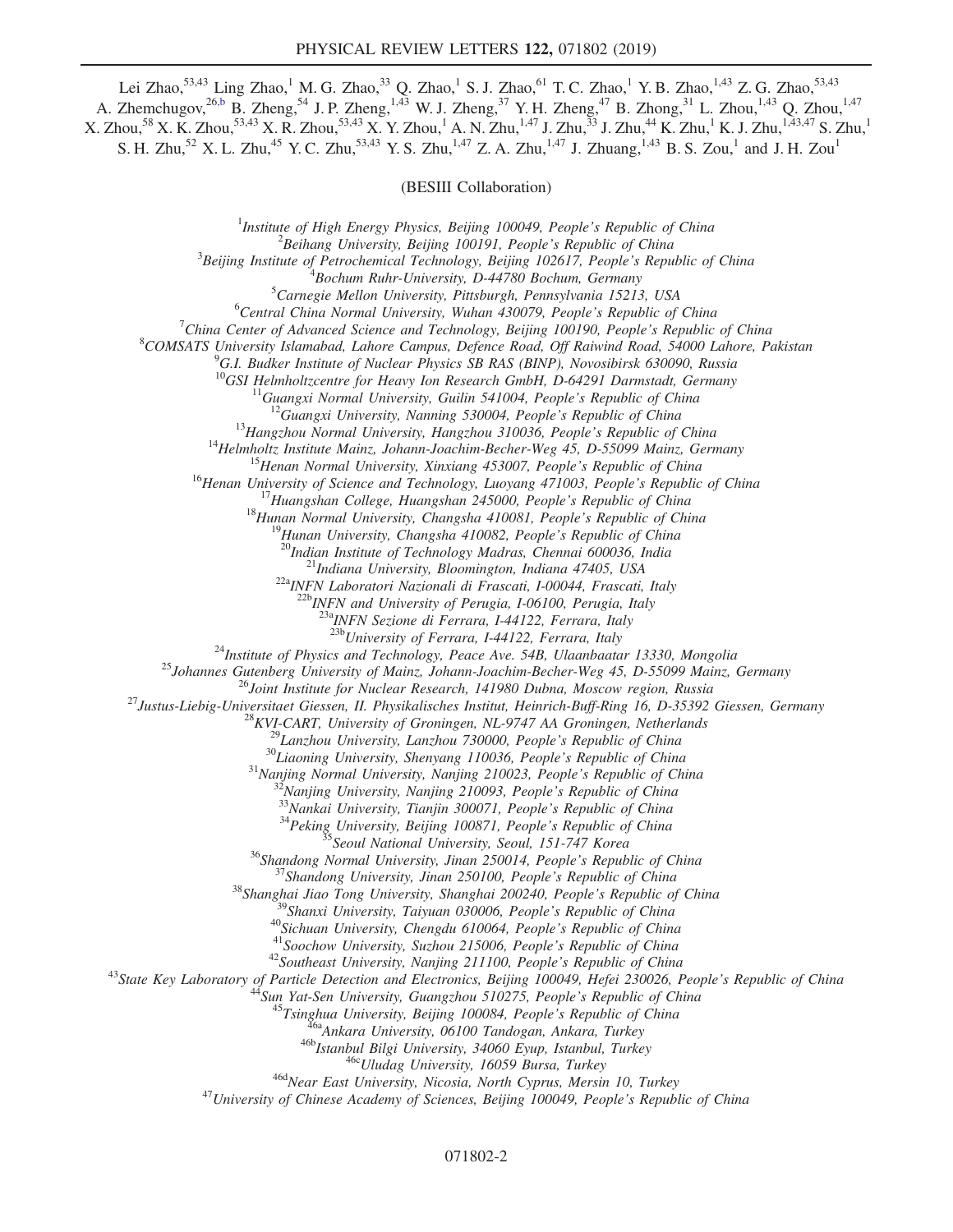## PHYSICAL REVIEW LETTERS 122, 071802 (2019)

<sup>48</sup>University of Hawaii, Honolulu, Hawaii 96822, USA<br><sup>49</sup>University of Jinan, Jinan 250022, People's Republic of China<br><sup>50</sup>University of Minnesota, Minneapolis, Minnesota 55455, USA<br><sup>51</sup>University of Muenster, Wilhelm-Kl

 $560$ Zhejiang University, Hangzhou 310027, People's Republic of China 6<sup>1</sup>Zhengzhou University, Zhengzhou 450001, People's Republic of China

(Received 27 November 2018; revised manuscript received 18 January 2019; published 22 February 2019)

Using a 3.19 fb<sup>-1</sup> data sample collected at an  $e^+e^-$  center-of-mass energy of  $E_{cm} = 4.178$  GeV with the BESIII detector, we measure the branching fraction of the leptonic decay  $D_s^+ \rightarrow \mu^+ \nu_\mu$  to be  $\mathcal{B}_{D_s^+\to\mu^+\nu_\mu} = (5.49\pm0.16_{\text{stat}}\pm0.15_{\text{syst}})\times10^{-3}$ . Combining our branching fraction with the masses of the  $D_s^+$  and  $\mu^+$  and the lifetime of the  $D_s^+$ , we determine  $f_{D_s^+}|V_{cs}| = 246.2 \pm 3.6$ <sub>stat</sub>  $\pm 3.5$ <sub>syst</sub> MeV. Using the  $c \rightarrow s$  quark mixing matrix element  $|V_{cs}|$  determined from a global standard model fit, we evaluate the  $D_s^+$  decay constant  $f_{D_s^+} = 252.9 \pm 3.7$ <sub>stat</sub>  $\pm 3.6$ <sub>syst</sub> MeV. Alternatively, using the value of  $f_{D_s^+}$  calculated by lattice quantum chromodynamics, we find  $|V_{cs}| = 0.985 \pm 0.014_{stat} \pm 0.014_{syst}$ . These values of  $\mathcal{B}_{D_s^+\to\mu^+\nu_\mu}$ ,  $f_{D_s^+}|V_{cs}|$ ,  $f_{D_s^+}$  and  $|V_{cs}|$  are each the most precise results to date.

DOI: [10.1103/PhysRevLett.122.071802](https://doi.org/10.1103/PhysRevLett.122.071802)

<span id="page-2-0"></span>The leptonic decay  $D_s^+ \rightarrow \ell^+ \nu_\ell$  ( $\ell = e, \mu$ , or  $\tau$ ) offers a unique window into both strong and weak effects in the charm quark sector. In the standard model (SM), the partial width of the decay  $D_s^+ \rightarrow \ell^+ \nu_\ell$  can be written as [\[1\]](#page-7-3)

$$
\Gamma_{D_s^+ \to \ell^+ \nu_\ell} = \frac{G_F^2}{8\pi} |V_{cs}|^2 f_{D_s^+}^2 m_\ell^2 m_{D_s^+} \left(1 - \frac{m_\ell^2}{m_{D_s^+}^2}\right)^2, \quad (1)
$$

where  $f_{D_s^+}$  is the  $D_s^+$  decay constant,  $|V_{cs}|$  is the  $c \to s$ Cabibbo-Kobayashi-Maskawa (CKM) matrix element,  $G_F$ is the Fermi coupling constant,  $m_\ell$  is the lepton mass, and  $m_{D_s^+}$  is the  $D_s^+$  mass. In recent years, much progress has been achieved in the measurements of  $f_{D_s^+}$  and  $|V_{cs}|$  with  $D_s^+ \rightarrow \ell^+ \nu_\ell$  decays at the CLEO [2–[4\]](#page-7-4), BABAR [\[5\]](#page-7-5), Belle [\[6\]](#page-7-6) and BESIII [\[7\]](#page-7-7) experiments. However, compared to the precision of the most accurate lattice quantum chromodynamics (LQCD) calculation of  $f_{D_s^+}$  [\[8\]](#page-7-8), the accuracy of the measurements is still limited. Improved measurements

of  $f_{D_s^+}$  and  $|V_{cs}|$  are critical to calibrate various theoretical calculations of  $f_{D_s^+}$  [8–[37\],](#page-7-8) such as those from quenched and unquenched LQCD, QCD sum rules, etc., and to test the unitarity of the quark mixing matrix with better precision.

In the SM, the ratio of the branching fraction (BF) of  $D_s^+ \rightarrow \tau^+ \nu_{\tau}$  over that of  $D_s^+ \rightarrow \mu^+ \nu_{\mu}$  is predicted to be 9.74 with negligible uncertainty and the BFs of  $D_s^+ \rightarrow \mu^+ \nu_\mu$  and  $D_s^- \to \mu^- \bar{\nu}_\mu$  decays are expected to be the same. However, hints of lepton flavor universality (LFU) violation in semileptonic B decays were recently reported at BABAR, LHCb, and Belle [\[38](#page-7-9)–42]. It has been argued that new physics mechanisms, such as a two-Higgs-doublet model with the mediation of charged Higgs bosons [\[43,44\]](#page-7-10) or a seesaw mechanism due to lepton mixing with Majorana neutrinos [\[45\],](#page-7-11) may cause LFU or CP violation. Tests of LFU and searches for CP violation in  $D_s^+ \rightarrow e^+ \nu_e$  decays are therefore important tests of the SM.

In this Letter, we present an experimental study of the leptonic decay  $D_s^+ \rightarrow \mu^+ \nu_\mu$  [\[46\]](#page-7-12) by analyzing a 3.19 fb<sup>-1</sup> data sample collected with the BESIII detector at an  $e^+e^-$  center-of-mass energy of  $E_{cm} = 4.178$  GeV. At this energy,  $D_s^+$  mesons are produced mainly through the process  $e^+e^- \rightarrow D_s^+D_s^{*-} + \text{c.c.}$  In an event where a  $D_s^$ meson [called a single-tag (ST)  $D_s^-$  meson] is fully

Published by the American Physical Society under the terms of the [Creative Commons Attribution 4.0 International](https://creativecommons.org/licenses/by/4.0/) license. Further distribution of this work must maintain attribution to the author(s) and the published article's title, journal citation, and DOI. Funded by SCOAP<sup>3</sup>.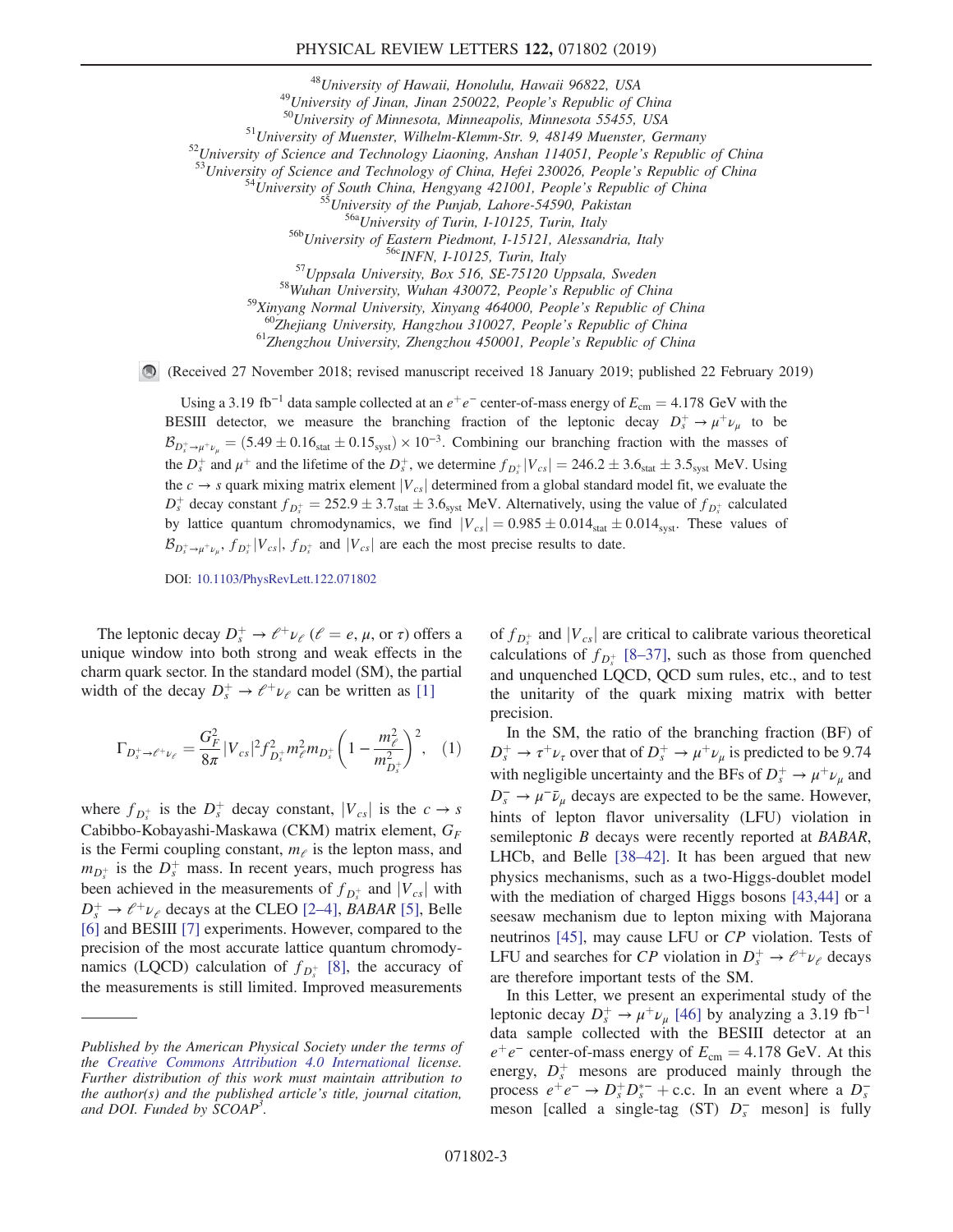reconstructed, one can then search for a  $\gamma$  or  $\pi^0$  and a  $D_s^+$ meson in the recoiling system [called a double-tag (DT) event].

Details about the design and performance of the BESIII detector are given in Ref. [\[47\].](#page-7-13) The end cap time-of-flight (TOF) system was upgraded with multigap resistive plate chamber technology and now has a time resolution of 60 ps [\[48,49\]](#page-7-14). Monte Carlo (MC) events are generated with a GEANT4-based [\[50\]](#page-7-15) detector simulation software package [\[51\]](#page-7-16), which includes both the geometrical description of the detector and the detector's response. An inclusive MC sample is produced at  $E_{cm} = 4.178$  GeV, which includes all open charm processes, initial state radiation (ISR) production of the  $\psi(3770)$ ,  $\psi(3686)$ , and  $J/\psi$ , and  $q\bar{q}(q=$  $u, d, s$  continuum processes, along with Bhabha scattering,  $μ<sup>+</sup>μ<sup>-</sup>$ ,  $τ<sup>+</sup>τ<sup>-</sup>$ , and γγ events. The open charm processes are generated using CONEXC [\[52\]](#page-7-17). The effects of ISR [\[53\]](#page-7-18) and final state radiation (FSR) [\[54\]](#page-8-0) are considered. The decay modes with known BF are generated using EVTGEN [\[55\]](#page-8-1) and the other modes are generated using LUNDCHARM [\[56\]](#page-8-2).

The ST  $D_s^-$  mesons are reconstructed from 14 hadronic decay modes,  $D_s^- \to K^+ K^- \pi^-$ ,  $K^+ K^- \pi^- \pi^0$ ,  $K_S^0 K^-$ ,  $K_S^0 K^- \pi^0$ ,  $K_S^0 K_S^0 \pi^-$ ,  $K_S^0 K^+ \pi^- \pi^-$ ,  $K_S^0 K^- \pi^+ \pi^-$ ,  $K^- \pi^+ \pi^-$ ,  $\pi^+\pi^-\pi^-$ ,  $\eta_{\gamma\gamma}\pi^-$ ,  $\eta_{\pi^0\pi^+\pi^-}\pi^-$ ,  $\eta_{\eta_{\gamma\gamma}\pi^+\pi^-}\pi^-$ ,  $\eta_{\gamma\rho'0}'\pi^-$ , and  $\eta_{\gamma\gamma}\rho^-$ , where the subscripts of  $\eta^{(l)}$  represent the decay modes used to reconstruct  $\eta^{(1)}$ .

All charged tracks except for those from  $K_S^0$  decays must originate from the interaction point (IP) with a distance of closest approach less than 1 cm in the transverse plane and less than 10 cm along the z axis. The polar angle  $\theta$  of each track defined with respect to the positron beam must satisfy  $|\cos \theta|$  < 0.93. Measurements of the specific ionization energy loss  $\left(dE/dx\right)$  in the main drift chamber and the TOF are combined and used for particle identification (PID) by forming confidence levels for pion and kaon hypotheses  $CL_{\pi}$ ,  $CL_{K}$ ). Kaon (pion) candidates are required to satisfy  $CL_{K(\pi)} > CL_{\pi(K)}$ .

To select  $K_S^0$  candidates, pairs of oppositely charged tracks with distances of closest approach to the IP less than 20 cm along the z axis are assigned as  $\pi^+\pi^-$  without PID requirements. These  $\pi^+\pi^-$  combinations are required to have an invariant mass within  $\pm 12$  MeV of the nominal  $K^0_{S}$ mass [\[57\]](#page-8-3) and have a decay length of the reconstructed  $K_S^0$ larger than  $2\sigma$  of the vertex resolution away from the IP. The  $\pi^0$  and  $\eta$  mesons are reconstructed via  $\gamma\gamma$  decays. It is required that each electromagnetic shower starts within 700 ns of the event start time and its energy is greater than 25 (50) MeV in the barrel (end cap) region of the electromagnetic calorimeter (EMC) [\[47\].](#page-7-13) The opening angle between the shower and the nearest charged track has to be greater than 10°. The  $\gamma\gamma$  combinations with an invariant mass  $M_{\gamma\gamma} \in (0.115, 0.150)$  and  $(0.50, 0.57) \text{ GeV}/c^2$  are regarded as  $\pi^0$  and  $\eta$  mesons, respectively. A kinematic fit is performed to constrain  $M_{\gamma\gamma}$  to the  $\pi^0$  or  $\eta$  nominal mass [\[57\]](#page-8-3). The  $\eta$  candidates for the  $\eta \pi$ <sup>-</sup> ST channel are also reconstructed via  $\pi^0 \pi^+ \pi^-$  candidates with an invariant mass within  $(0.53, 0.57)$  GeV/ $c^2$ . The  $\eta'$  mesons are reconstructed via two decay modes,  $\eta \pi^+ \pi^-$  and  $\gamma \rho^0$ , whose invariant masses are required to be within (0.946,0.970) and  $(0.940, 0.976)$  GeV/ $c^2$ , respectively. In addition, the minimum energy of the  $\gamma$  from  $\eta' \rightarrow \gamma \rho^0$  decays must be greater than 0.1 GeV. The  $\rho^0$  and  $\rho^+$  mesons are reconstructed from  $\pi^+\pi^-$  and  $\pi^+\pi^0$  candidates, whose invariant masses are required to be larger than  $0.5 \text{ GeV}/c^2$  and within  $(0.67, 0.87)$  GeV/ $c^2$ , respectively.

The momentum of any pion not originating from a  $K_S^0$ ,  $\eta$ , or  $\eta'$  decay is required to be greater than 0.1 GeV/c to reject soft pions from D<sup>\*</sup> decays. For  $\pi^+\pi^-\pi^-$  and  $K^-\pi^+\pi^$ combinations, the dominant peaking backgrounds from  $K_S^0 \pi^-$  and  $K_S^0 K^-$  events are rejected by requiring the invariant mass of any  $\pi^+\pi^-$  combination be more than  $\pm 0.03$  GeV/ $c^2$  away from the nominal  $K_S^0$  mass [\[57\].](#page-8-3)

To suppress non- $D_s^+ D_s^{*-}$  events, the beam-constrained mass of the ST  $D_s^-$  candidate

$$
M_{\rm BC} \equiv \sqrt{(E_{\rm cm}/2)^2 - |\vec{p}_{D_s^-}|^2} \tag{2}
$$

is required to be within  $(2.010, 2.073)$  GeV/ $c^2$ , where  $\vec{p}_{D_s^-}$ is the momentum of the ST  $D_s^-$  candidate. This requirement retains  $D_s^-$  mesons directly from  $e^+e^-$  annihilation and indirectly from  $D_s^{*-}$  decay (See Fig. 1 in Ref. [\[58\]](#page-8-4)). In each event, we only keep the candidate with the  $D_s^-$  recoil mass

$$
M_{\rm rec} \equiv \sqrt{(E_{\rm cm} - \sqrt{|\vec{p}_{D_s^-}|^2 + m_{D_s^-}^2})^2 - |\vec{p}_{D_s^-}|^2} \qquad (3)
$$

closest to the nominal  $D_s^{*+}$  mass [\[57\]](#page-8-3) per tag mode per charge. Figure [1](#page-4-0) shows the invariant mass  $(M<sub>tag</sub>)$  spectra of the accepted ST candidates. The ST yield for each tag mode is obtained by a fit to the corresponding  $M_{\text{tag}}$  spectrum. The signal is described by the MC-simulated shape convolved with a Gaussian function representing the resolution difference between data and MC simulation. For the tag mode  $D_s^- \to K_S^0 K^-$ , the peaking background from  $D^- \to K_S^0 \pi^-$  is described by the MC-simulated shape and then smeared with the same Gaussian function used in the signal shape with its size as a free parameter. The nonpeaking background is modeled by a second- or third-order Chebychev polynomial function. Studies of the inclusive MC sample validate this parametrization of the background shape. The fit results on these invariant mass spectra are shown in Fig. [1.](#page-4-0) The events in the signal regions are kept for further analysis. The total ST yield in data is  $N_{ST}^{tot} = 388660 \pm$ 2592 (see tag-dependent ST yields and background yields in the signal regions in Table I of Ref. [\[58\]\)](#page-8-4).

At the recoil sides of the ST  $D_s^-$  mesons, the  $D_s^+ \to \mu^+ \nu_\mu$ candidates are selected with the surviving neutral and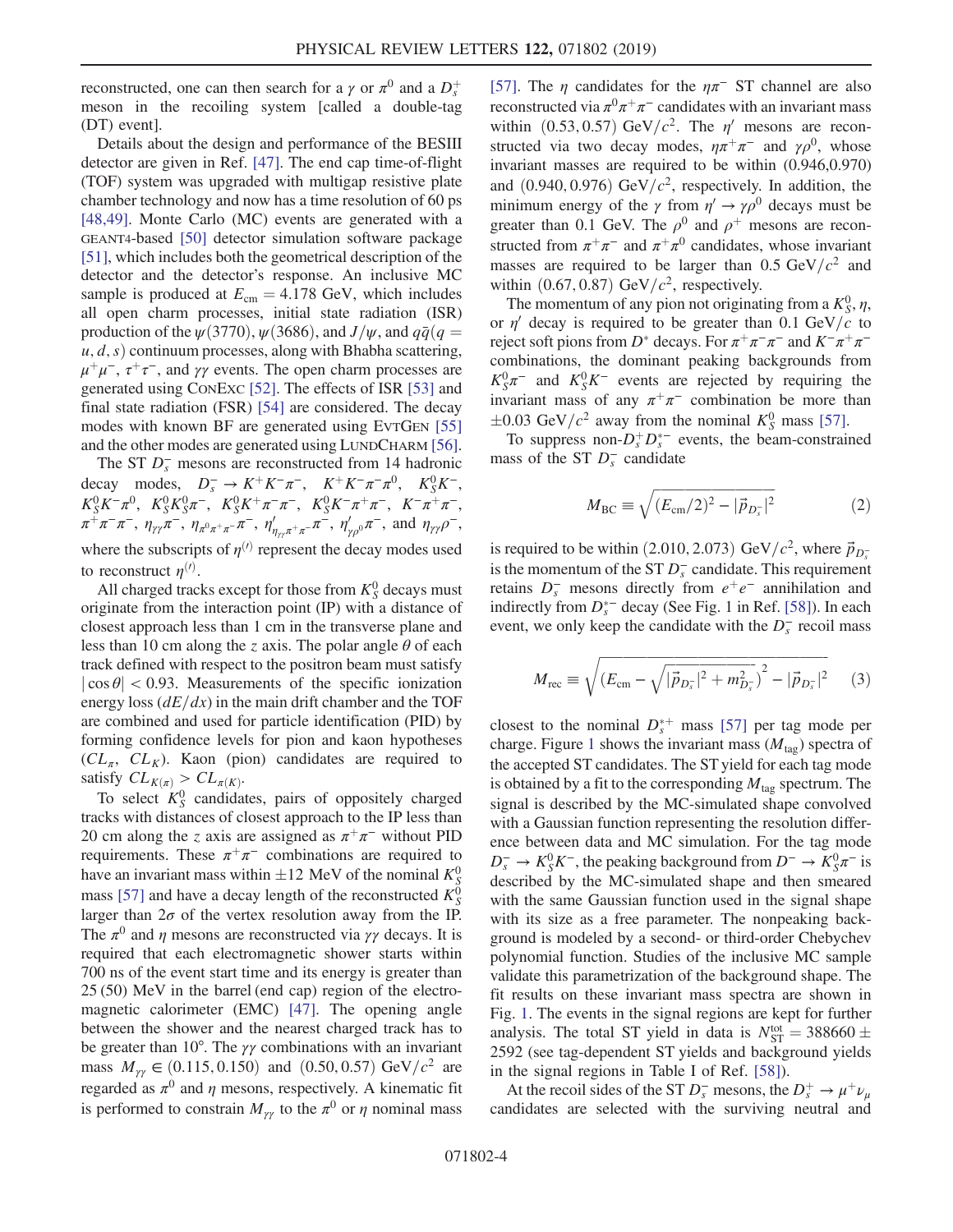<span id="page-4-0"></span>

FIG. 1. Fits to the  $M_{\text{tag}}$  distributions of the accepted ST candidates. Dots with error bars are data. Blue solid curves are the fit results. Red dashed curves are the fitted backgrounds. The black dotted curve in the  $K_S^0 K^-$  mode is the  $D^- \rightarrow K_S^0 \pi^$ component. The pairs of arrows denote the signal regions.

charged tracks. To select the soft  $\gamma(\pi^0)$  from  $D_s^*$  and to separate signals from combinatorial backgrounds, we define two kinematic variables

$$
\Delta E \equiv E_{\rm cm} - E_{\rm tag} - E_{\rm miss} - E_{\gamma(\pi^0)} \tag{4}
$$

and

$$
\text{MM}^2 \equiv (E_{\text{cm}} - E_{\text{tag}} - E_{\gamma(\pi^0)} - E_{\mu})^2
$$

$$
- | - \vec{p}_{\text{tag}} - \vec{p}_{\gamma(\pi^0)} - \vec{p}_{\mu}|^2. \tag{5}
$$

Here  $E_{\text{miss}} \equiv \sqrt{|\vec{p}_{\text{miss}}|^2 + m_{D_s^+}^2}$  and  $\vec{p}_{\text{miss}} \equiv -\vec{p}_{\text{tag}} - \vec{p}_{\gamma(\pi^0)}$ are the missing energy and momentum of the recoiling system of the soft  $\gamma(\pi^0)$  and the ST  $D_s^-$ , where  $E_i$  and  $\vec{p}_i$  $[i = \mu, \gamma(\pi^0)$  or tag] denote the energy and momentum of the muon,  $\gamma(\pi^0)$  or ST  $D_s^-$ , respectively. MM<sup>2</sup> is the missing mass square of the undetectable neutrino. We loop over all remaining  $\gamma$  or  $\pi^0$  candidates and choose the one giving a minimum  $|\Delta E|$ . The events with  $\Delta E \in (-0.05, 0.10)$  GeV are accepted. The muon candidate is required to have an opposite charge to the ST  $D_s^-$  meson and a deposited energy in the EMC within (0.0,0.3) GeV. It must also satisfy a two dimensional (2D, e.g.,  $|\cos \theta_{\mu}|$  and momentum  $p_{\mu}$ ) requirement on the hit depth  $(d_u)$  in the muon counter, as explained in Ref. [\[59\]](#page-8-5). To suppress the backgrounds with extra photon (s), the maximum energy of the unused showers in the DT

<span id="page-4-1"></span>

FIG. 2. Fit to the MM<sup>2</sup> distribution of the  $D_s^+ \rightarrow \mu^+ \nu_\mu$ candidates. Inset plot shows the same distribution in log scale. Dots with error bars are data. Blue solid curve is the fit result. Red dotted curve is the fitted background. Orange hatched and blue cross-hatched histograms are the BKGI component and the combined BKGII and BKGIII components, respectively (see text).

selection ( $E_{\text{extra}\gamma}^{\text{max}}$ ) is required to be less than 0.4 GeV and no additional charged track that satisfies the charged track selection criteria is allowed. To improve the  $MM^2$  resolution, the candidate tracks, plus the missing neutrino, are subjected to a 4-constraint kinematic fit requiring energy and momentum conservation. In addition, the invariant masses of the two  $D<sub>s</sub>$  mesons are constrained to the nominal  $D_s$  mass, the invariant mass of the  $D_s^- \gamma(\pi^0)$  or  $D_s^+\gamma(\pi^0)$  combination is constrained to the nominal  $D_s^*$ mass, and the combination with the smaller  $\chi^2$  is kept. Figure [2](#page-4-1) shows the MM<sup>2</sup> distribution for the accepted DT candidate events.

To extract the DT yield, an unbinned constrained fit is performed to the MM<sup>2</sup> distribution. In the fit, the background events are classified into three categories: events with correctly reconstructed ST  $D_s^-$  and  $\mu^+$  but an unmatched  $\gamma(\pi^0)$  from the  $D_s^{*-}$  (BKGI), events with a correctly reconstructed ST  $\overline{D_s}$  but misidentified  $\mu^+$ (BKGII), and other events with a misreconstructed ST  $D<sub>s</sub>$  (BKGIII). The signal and BKGI shapes are modeled with MC simulation. The signal shape is convolved with a Gaussian function with its mean and width as free parameters. The ratio of the signal yield over the BKGI yield is constrained to the value determined with the signal MC events. The size and shape of the BKGII and BKGIII components are fixed by analyzing the inclusive MC sample. From the fit to the  $MM^2$  distribution, as shown in Fig. [2,](#page-4-1) we determine the number of  $D_s^+ \rightarrow \mu^+ \nu_\mu$  decays to be  $N_{\text{DT}} = 1135.9 \pm 33.1.$ 

The efficiencies for reconstructing the DT candidate events are determined with an exclusive MC sample of  $e^+e^- \rightarrow D_s^+D_s^{*-}$ , where the  $D_s^-$  decays to each tag mode and the  $D_s^+$  decays to  $\mu^+ \nu_\mu$ . Dividing them by the ST efficiencies determined with the inclusive MC sample yields the corresponding efficiencies of the  $\gamma(\pi^0)\mu^+\nu_\mu$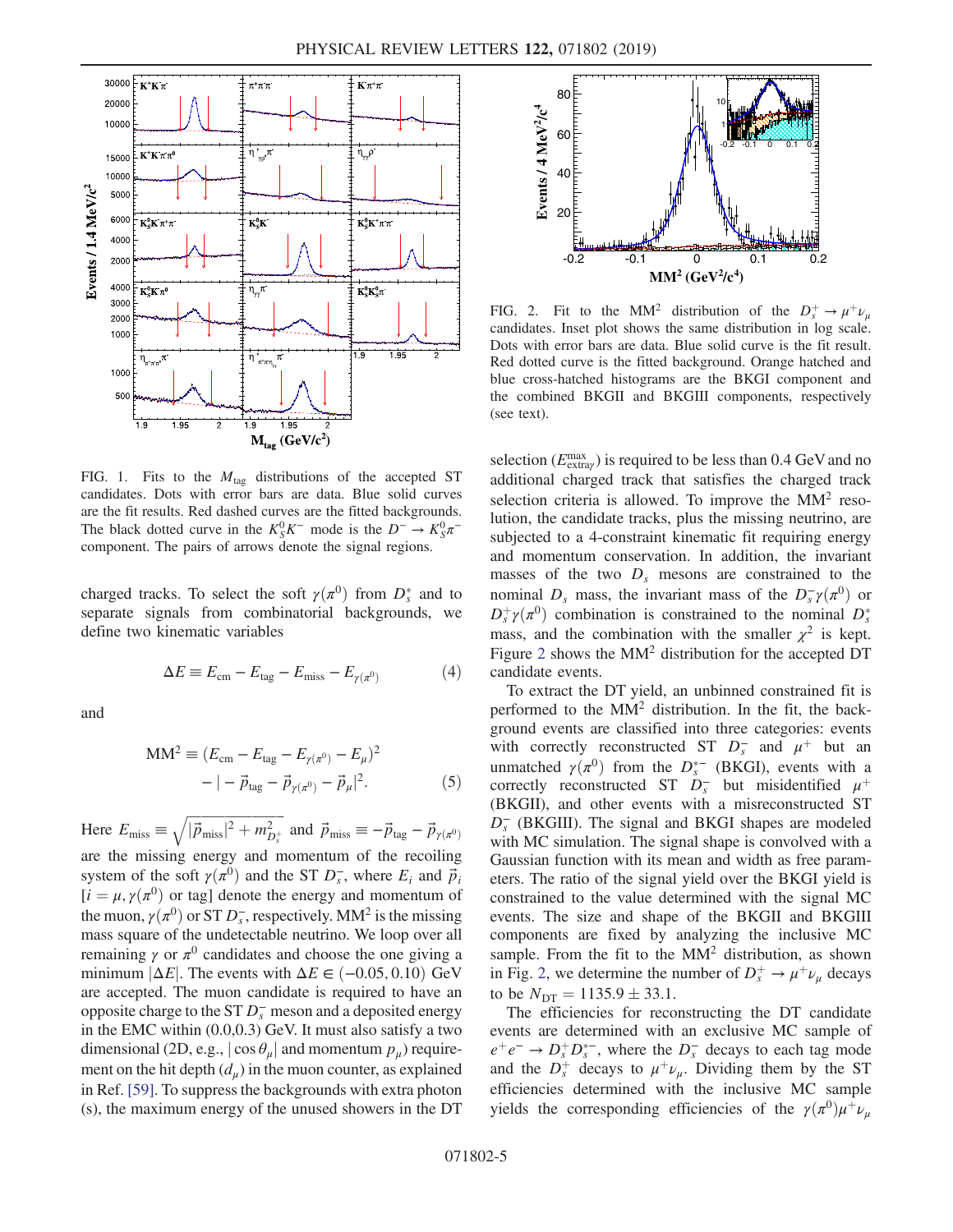reconstruction. The averaged efficiency of finding  $\gamma(\pi^0)\mu^+\nu_\mu$  is  $(52.67 \pm 0.19)\%$  as determined from

$$
\varepsilon_{\gamma(\pi^0)\mu^+\nu_\mu} = f_{\mu\text{PID}}^{\text{cor}} \sum_i (N_{\text{ST}}^i e_{\text{DT}}^i) / (N_{\text{ST}}^{\text{tot}} e_{\text{ST}}^i),\tag{6}
$$

where  $N_{\text{ST}}^i$ ,  $\varepsilon_{\text{ST}}^i$ , and  $\varepsilon_{\text{DT}}^i$  are the ST yield, ST efficiency, and DT efficiency in the ith ST mode, respectively. The factor  $f_{\mu \text{PID}}^{\text{cor}} = 0.897$  accounts for the difference between the  $\mu^+$ PID efficiencies in data and MC simulation  $[\varepsilon_{\mu \text{PID}}^{\text{data}(\text{MC})}]$ . These efficiencies are estimated using  $e^+e^- \rightarrow \gamma \mu^+ \mu^$ samples but reweighted by the  $\mu^+$  2D distribution of  $D_s^+ \rightarrow \mu^+ \nu_\mu$ . It is non-negligible mainly due to the imperfect simulation of  $d_{\mu}$  and its applicability in different topology environments is verified via three aspects: (i) Studies with signal MC events show that  $\varepsilon_{\mu \text{PID}}^{\text{MC}} =$  $(74.79 \pm 0.03)\%$  for  $D_s^+ \rightarrow \mu^+ \nu_\mu$  signals can be well reproduced by the 2D reweighted efficiency  $\varepsilon_{\mu \text{PID}}^{\text{MC}} =$  $(74.91 \pm 0.10)\%$  with  $e^+e^- \rightarrow \gamma \mu^+ \mu^-$  samples. (ii) Our nominal BF  $(\mathcal{B}_{D_s^+\to\mu^+\nu_\mu})$  obtained later can be well reproduced by removing the  $d_u$  requirement, with negligible difference but obviously lower precision due to much higher background [\[60\].](#page-8-6) (iii) The  $\varepsilon_{\mu \text{PID}}^{\text{data}(\text{MC})}$  for  $e^+e^- \rightarrow$  $\gamma_{\rm ISR}\psi(3686), \psi(3686) \rightarrow \pi^{+}\pi^{-}J/\psi, J/\psi \rightarrow \mu^{+}\mu^{-}$  events can be well reproduced by the corresponding 2D reweighted efficiencies with  $e^+e^- \rightarrow \gamma \mu^+ \mu^-$  samples (see Table II of Ref. [\[58\]](#page-8-4)). The BF of  $D_s^+ \rightarrow \mu^+ \nu_\mu$  is then determined to be  $(5.49 \pm 0.16<sub>stat</sub> \pm 0.15<sub>syst</sub>) \times 10<sup>-3</sup>$  from

$$
\mathcal{B}_{D_s^+ \to \mu^+ \nu_\mu} = f_{\text{cor}}^{\text{rad}} N_{\text{DT}} / (N_{\text{ST}}^{\text{tot}} \varepsilon_{\gamma(\pi^0)\mu^+ \nu_\mu}), \tag{7}
$$

where the radiative correction factor  $f_{\text{cor}}^{\text{rad}} = 0.99$  is due to the contribution from  $D_s^+ \to \gamma D_s^{*+} \to \gamma \mu^+ \nu_\mu$  [\[61\],](#page-8-7) with  $\mathcal{D}_s^{*+}$  as a virtual vector or axial-vector meson. This contribution is almost identical with our signal process for low energy radiated photons. We further examine the BFs measured with individual tags which have very different background levels, and a good consistence is found (see Table I of Ref. [\[58\]](#page-8-4) for tag-dependent DT yields,  $\varepsilon_{\gamma(\pi^0)\mu^+\nu_\mu}$  and  $\mathcal{B}_{D_s^+\to\mu^+\nu_\mu}$ ).

The systematic uncertainties in the BF measurement are estimated relative to the measured BF and are described below.

For uncertainties in the event selection criteria, the  $\mu^+$ tracking and PID efficiencies are studied with  $e^+e^- \rightarrow$  $\gamma \mu^+ \mu^-$  events. After correcting the detection efficiency by  $f_{\mu\text{PID}}^{\text{cor}}$ , we assign 0.5% and 0.8% as the uncertainties in  $\mu^{+}$ tracking and PID efficiencies, respectively. The photon reconstruction efficiency has been previously studied with  $J/\psi \rightarrow \pi^+\pi^-\pi^0$  decays [\[62\].](#page-8-8) The uncertainty of finding  $\gamma(\pi^0)$  is weighted according to the BFs of  $D_s^{*+} \to$  $\gamma D_s^+$  and  $D_s^{*+} \rightarrow \pi^0 D_s^+$  [\[57\]](#page-8-3) and assigned to be 1.0%.

The efficiencies for the requirements of  $E_{\text{extray}}^{\text{max}}$  and no extra good charged track are studied with a DT hadronic sample. The systematic uncertainties are taken to be 0.3% and 0.9% considering the efficiency differences between data and MC simulation, respectively. The uncertainty of the  $\Delta E$ requirement is estimated by varying the signal region by  $\pm 0.01$  GeV, and the maximum change of the BF, 0.5%, is taken as the systematic uncertainty.

To determine the uncertainty in the  $MM^2$  fit, we change the fit range by  $\pm 0.02 \text{ GeV}^2/c^4$ , and the largest change of the BF is 0.6%. We change the signal shape by varying the  $\gamma(\pi^0)$  match requirement and the maximum change is 0.2%. Two sources of uncertainty in the background estimation are considered. The effect of the background shape is obtained to be 0.2% by shifting the number of the main components of BKGII by  $\pm 1\sigma$  of the uncertainties of the corresponding BFs [\[57\],](#page-8-3) and varying the relative fraction of the main components of BKGII by 50%. The effect of the fixed number of the BKGII and BKGIII is estimated to be 0.5% by varying the nominal numbers by  $\pm 1\sigma$  of their uncertainties. To evaluate the uncertainty in the fixed ratio of signal and BKGI, we perform an alternative fit to the  $MM^2$  distribution of data without constraining the ratio of signal and BKGI. The change in the DT yield, 1.1%, is assigned as the relevant uncertainty.

The uncertainty in the number of ST  $D_s^-$  mesons is assigned to be 0.8% by examining the changes of the fit yields when varying the signal shape, background shape, bin size, and fit range and considering the background fluctuation in the fit. The uncertainty due to the limited MC size is 0.4%. The uncertainty in the imperfect simulation of the FSR effect is estimated as 0.4% by varying the amount of FSR photons in signal MC events [\[54\].](#page-8-0) The uncertainty due to the quoted BFs of  $D_s^{*-}$  subdecays from the Particle Data Group (PDG) [\[57\]](#page-8-3) is examined by varying each subdecay BF by  $\pm 1\sigma$ . The efficiency change is found to be 0.4% and is taken as the associated uncertainty. The uncertainty in the radiative correction is assigned to be 1.0%, which is taken as 100% of its central value from theoretical calculation [\[61\].](#page-8-7) The ST efficiencies in the inclusive and signal MC samples are slightly different with each other due to different track multiplicities in these two environments. This may cause incomplete cancellation of the uncertainties of the ST efficiencies. The associated uncertainty is assigned as 0.6%, by taking into account the differences of the efficiencies of tracking/PID of  $K^{\pm}$  and  $\pi^{\pm}$ , as well as the selections of neutral particles between data and MC simulation in different environments. The total systematic uncertainty is determined to be 2.7% by adding all the uncertainties in quadrature.

Combining our BF with the world average values of  $G_F$ ,  $m_{\mu}$ ,  $m_{D_s^+}$  and the lifetime of  $D_s^+$  [\[57\]](#page-8-3) in Eq. [\(1\)](#page-2-0) yields

$$
f_{D_s^+}|V_{cs}| = 246.2 \pm 3.6_{\text{stat}} \pm 3.5_{\text{syst}}
$$
 MeV.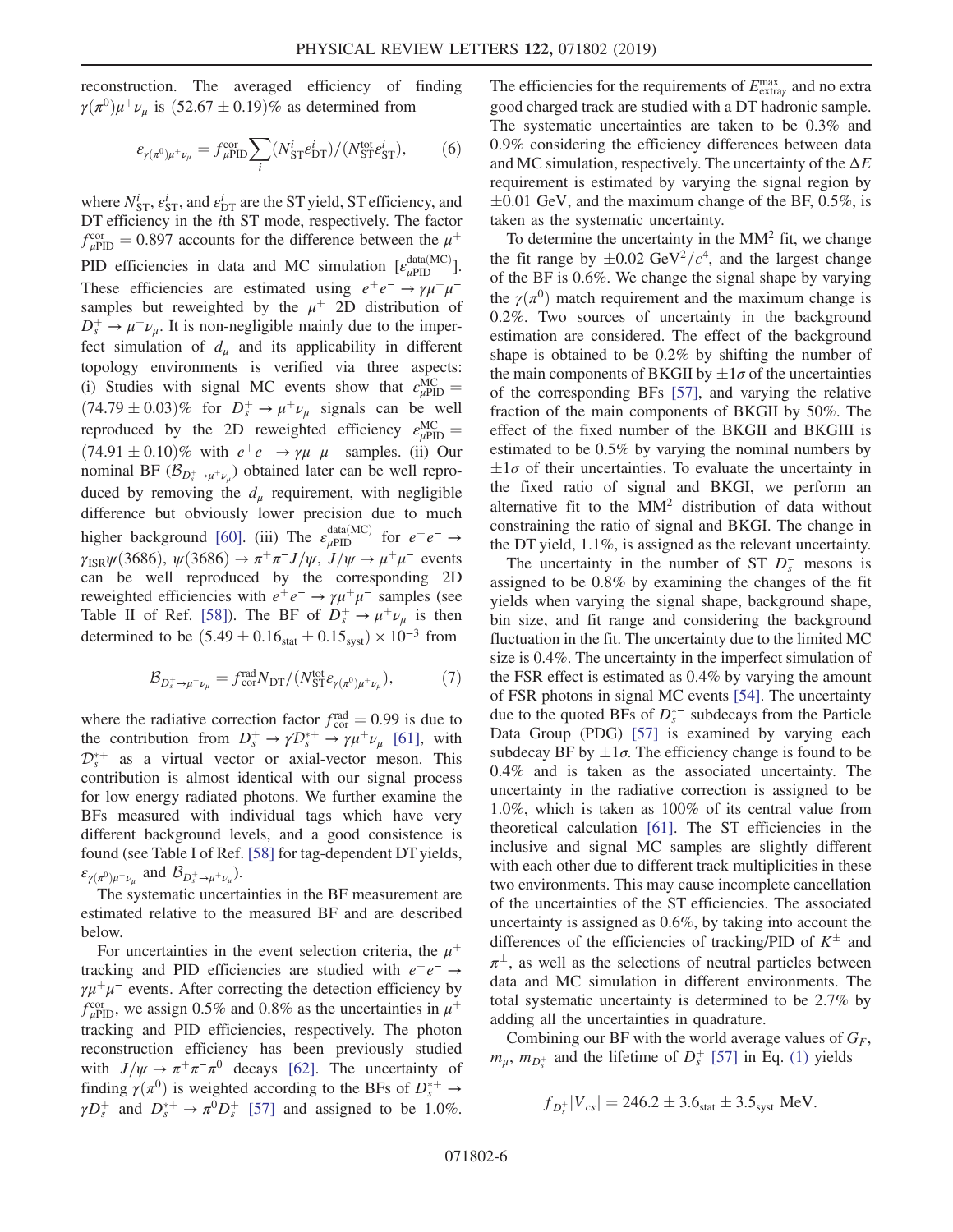Here the systematic uncertainties arise mainly from the uncertainties in the measured BF (1.5%) and the lifetime of the  $D_s^+$  (0.4%). Taking the CKM matrix element  $|V_{cs}| =$ 0.97359<sup>+0.00010</sup> from the global fit in the SM [\[57\]](#page-8-3) or the averaged decay constant  $f_{D_s^+} = 249.9 \pm 0.4$  MeV of recent LQCD calculations [\[8,10\]](#page-7-8) as input, we determine

$$
f_{D_s^+}=252.9\pm3.7_{\rm stat}\pm3.6_{\rm syst}\ \rm{MeV}
$$

and

$$
|V_{cs}| = 0.985 \pm 0.014_{\rm stat} \pm 0.014_{\rm syst}.
$$

The additional systematic uncertainties according to the input parameters are negligible for  $|V_{cs}|$  and 0.2% for  $f_{D_s^+}$ . The measured  $|V_{cs}|$  is consistent with our measurements using  $D \to \bar{K} \ell^+ \nu_\ell$  [\[63](#page-8-9)–66] and  $D_s^+ \to \eta^{(\prime)} e^+ \nu_e$  [\[67\]](#page-8-10), but with much better precision.

Combining the obtained  $f_{D_s^+}|V_{cs}|$  and its counterpart  $f_{D^+}|V_{cd}|$  measured in our previous work [\[68\],](#page-8-11) along with  $|V_{cd}/V_{cs}| = 0.23047 \pm 0.00045$  from the SM global fit [\[57\]](#page-8-3), yields  $f_{D_s^+}/f_{D^+} = 1.24 \pm 0.04_{\text{stat}} \pm 0.02_{\text{syst}}$ . It is consistent with the CLEO measurement [\[2\]](#page-7-4) within  $1\sigma$  and the LQCD calculation within  $2\sigma$  [\[8\].](#page-7-8) Alternatively, with the input of  $f_{D_s^+}/f_{D^+} = 1.1749 \pm 0.0016$  calculated by LQCD [\[8\]](#page-7-8), we obtain  $|V_{cd}/V_{cs}|^2 = 0.048 \pm 0.003_{stat} \pm 0.001_{syst}$ , which agrees with the one expected by  $|V_{cs}|$  and  $|V_{cd}|$ given by the CKMfitter within  $2\sigma$ . Here, only the systematic uncertainty in the radiative correction is canceled since the two data samples were taken in different years.

Based on our result for  $\mathcal{B}_{D_s^+\to\mu^+\nu_\mu}$  and those measured at the CLEO [\[2\]](#page-7-4), BABAR [\[5\],](#page-7-5) and Belle [\[6\]](#page-7-6) experiments, along with a previous measurement at BESIII [\[7\]](#page-7-7), the inverseuncertainty weighted BF is determined to be  $\bar{B}_{D_s^+ \to \mu^+ \nu_\mu}$  $(5.49 \pm 0.17) \times 10^{-3}$  [\[69\]](#page-8-12). The ratio of  $\bar{\mathcal{B}}_{D_s^+ \to \mu^+ \nu_\mu}$  over the PDG value of  $\mathcal{B}_{D_s^+ \to \tau^+ \nu_{\tau}} = (5.48 \pm 0.23)\%$  [\[57\]](#page-8-3) is determined to be  $[(\mathcal{B}_{D^+_s \to \tau^+ \nu_\tau})/(\bar{\mathcal{B}}_{D^+_s \to \mu^+ \nu_\mu})] = 9.98 \pm 0.52$ , which agrees with the SM predicted value of 9.74 within uncertainty.

The BFs of  $D_s^+ \to \mu^+\nu_\mu$  and  $D_s^- \to \mu^-\bar{\nu}_\mu$  decays are also measured separately. The results are  $\mathcal{B}_{D_s^+\to\mu^+\nu_\mu} = (5.62 \pm 1)$  $(0.23<sub>stat</sub>) \times 10^{-3}$  and  $\mathcal{B}_{D_s^-\to\mu^-\bar{\nu}_\mu} = (5.40 \pm 0.23<sub>stat</sub>) \times 10^{-3}$ . The BF asymmetry is determined to be  $A_{\text{CP}} =$  $[(\mathcal{B}_{D^+_s \to \mu^+ \nu_\mu} - \mathcal{B}_{D^-_s \to \mu^- \bar{\nu}_\mu})/(\mathcal{B}_{D^+_s \to \mu^+ \nu_\mu} + \mathcal{B}_{D^-_s \to \mu^- \bar{\nu}_\mu})] = (2.0 \pm 1)$  $3.0<sub>stat</sub> \pm 1.2<sub>syst</sub>$ )%, where the uncertainties in the tracking and PID efficiencies of the muon, the ST yields, the limited MC statistics, as well as the signal shape and fit range in MM<sup>2</sup> fits for  $D_s^+$  and  $D_s^-$  have been studied separately and are not canceled.

In summary, by analyzing 3.19 fb<sup>-1</sup> of  $e^+e^-$  collision data collected at  $E_{cm} = 4.178$  GeV with the BESIII detector, we have measured  $\mathcal{B}(D_s^+ \to \mu^+ \nu_\mu)$ , the decay constant  $f_{D_s^+}$ , and the CKM matrix element  $|V_{cs}|$ . These are the most precise measurements to date, and are important to calibrate various theoretical calculations of  $f_{D_s^+}$  and test the unitarity of the CKM matrix with better accuracy. We also search for LFU and CP violation in  $D_s^+ \rightarrow \ell^+ \nu_\ell$  decays, and no evidence is found.

The BESIII Collaboration thanks the staff of BEPCII and the IHEP computing center for their strong support. This work is supported in part by National Key Basic Research Program of China under Contract No. 2015CB856700; National Natural Science Foundation of China (NSFC) under Contracts No. 11235011, No. 11335008, No. 11425524, No. 11505034, No. 11575077, No. 11625523, No. 11635010, No. 11675200, and No. 11775230; the Chinese Academy of Sciences (CAS) Large-Scale Scientific Facility Program; the CAS Center for Excellence in Particle Physics (CCEPP); Joint Large-Scale Scientific Facility Funds of the NSFC and CAS under Contracts No. U1332201, No. U1532257, No. U1532258, and No. U1632109; CAS under Contracts No. KJCX2- YW-N29, No. KJCX2-YW-N45, No. QYZDJ-SSW-SLH003; 100 Talents Program of CAS; National 1000 Talents Program of China; INPAC and Shanghai Key Laboratory for Particle Physics and Cosmology; German Research Foundation DFG under Contracts No. Collaborative Research Center CRC 1044, FOR 2359; Istituto Nazionale di Fisica Nucleare, Italy; Koninklijke Nederlandse Akademie van Wetenschappen (KNAW) under Contract No. 530-4CDP03; Ministry of Development of Turkey under Contract No. DPT2006K-120470; National Science and Technology fund; The Swedish Research Council; U.S. Department of Energy under Contracts No. DE-FG02-05ER41374, No. DE-SC-0010118, No. DE-SC-0010504, and No. DE-SC-0012069; University of Groningen (RuG) and the Helmholtzzentrum fuer Schwerionenforschung GmbH (GSI), Darmstadt; WCU Program of National Research Foundation of Korea under Contract No. R32-2008-000-10155-0.

<span id="page-6-6"></span><sup>&</sup>lt;sup>[a](#page-0-0)</sup>Also at Bogazici University, 34342 Istanbul, Turkey

<span id="page-6-1"></span><sup>&</sup>lt;sup>[b](#page-0-1)</sup>Also at the Moscow Institute of Physics and Technology, Moscow 141700, Russia

<sup>&</sup>lt;sup>c</sup>Also at the Functional Electronics Laboratory, Tomsk State University, Tomsk, 634050, Russia

<span id="page-6-0"></span>[d](#page-0-2) Also at the Novosibirsk State University, Novosibirsk, 630090, Russia

<span id="page-6-5"></span><sup>&</sup>lt;sup>[e](#page-0-3)</sup>Also at the NRC "Kurchatov Institute", PNPI, 188300, Gatchina, Russia

<span id="page-6-3"></span>[f](#page-0-4) Also at Istanbul Arel University, 34295 Istanbul, Turkey

<span id="page-6-4"></span>[g](#page-0-5) Also at Goethe University Frankfurt, 60323 Frankfurt am Main, Germany

<span id="page-6-2"></span>[h](#page-0-6)Also at Key Laboratory for Particle Physics, Astrophysics and Cosmology, Ministry of Education; Shanghai Key Laboratory for Particle Physics and Cosmology; Institute of Nuclear and Particle Physics, Shanghai 200240, People's Republic of China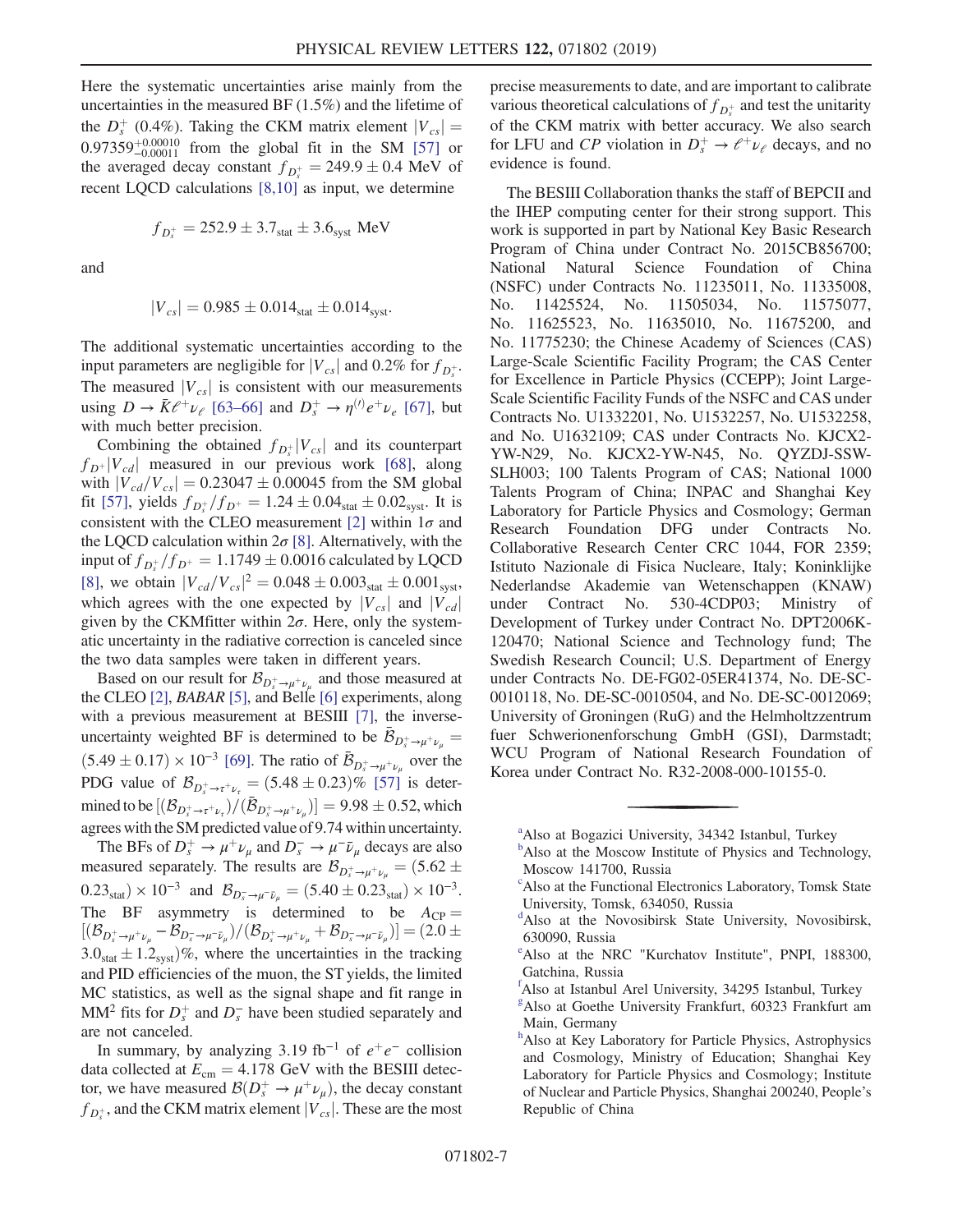<span id="page-7-2"></span><sup>[i](#page-0-7)</sup>Also at Government College Women University, Sialkot -51310. Punjab, Pakistan.

<span id="page-7-1"></span>[j](#page-0-2) Currently at: Center for Underground Physics, Institute for Basic Science, Daejeon 34126, Korea

<span id="page-7-0"></span>[k](#page-0-2)Also at Harvard University, Department of Physics, Cambridge, MA, 02138, USA

- <span id="page-7-3"></span>[1] D. Silverman and H. Yao, [Phys. Rev. D](https://doi.org/10.1103/PhysRevD.38.214) 38, 214 (1988).
- <span id="page-7-4"></span>[2] J. P. Alexander et al. (CLEO Collaboration), [Phys. Rev. D](https://doi.org/10.1103/PhysRevD.79.052001) 79[, 052001 \(2009\).](https://doi.org/10.1103/PhysRevD.79.052001)
- [3] P. Naik et al. (CLEO Collaboration), [Phys. Rev. D](https://doi.org/10.1103/PhysRevD.80.112004) 80, [112004 \(2009\).](https://doi.org/10.1103/PhysRevD.80.112004)
- [4] P. U. E. Onyisi et al. (CLEO Collaboration), [Phys. Rev. D](https://doi.org/10.1103/PhysRevD.79.052002) 79[, 052002 \(2009\).](https://doi.org/10.1103/PhysRevD.79.052002)
- <span id="page-7-5"></span>[5] P. del Amo Sanchez et al. (BABAR Collaboration), [Phys.](https://doi.org/10.1103/PhysRevD.82.091103) Rev. D 82[, 091103 \(2010\)](https://doi.org/10.1103/PhysRevD.82.091103).
- <span id="page-7-6"></span>[6] A. Zupanc *et al.* (Belle Collaboration), [J. High Energy Phys.](https://doi.org/10.1007/JHEP09(2013)139) [09 \(2013\) 139.](https://doi.org/10.1007/JHEP09(2013)139)
- <span id="page-7-7"></span>[7] M. Ablikim et al. (BESIII Collaboration), [Phys. Rev. D](https://doi.org/10.1103/PhysRevD.94.072004) 94, [072004 \(2016\).](https://doi.org/10.1103/PhysRevD.94.072004)
- <span id="page-7-8"></span>[8] A. Bazavov, C. Bernard, N. Brown, C. DeTar, A. X. El-Khadra, E. Gámiz, S. Gottlieb, U. M. Heller, J. Komijani, A. S. Kronfeld, J. Laiho, P. B. Mackenzie, E. T. Neil, J. N. Simone, R. L. Sugar, D. Toussaint, and R. S. Van de Water (Fermilab Lattice and MILC Collaborations), [Phys. Rev. D](https://doi.org/10.1103/PhysRevD.98.074512) 98[, 074512 \(2018\).](https://doi.org/10.1103/PhysRevD.98.074512)
- [9] A. Bazavov et al. (Fermilab Lattice and MILC Collaborations), Phys. Rev. D 90[, 074509 \(2014\).](https://doi.org/10.1103/PhysRevD.90.074509)
- [10] N. Carrasco, P. Dimopoulos, R. Frezzotti, P. Lami, V. Lubicz, F. Nazzaro, E. Picca, L. Riggio, G. C. Rossi, F. Sanfilippo, S. Simula, and C. Tarantino (ETM Collaboration), Phys. Rev. D 91[, 054507 \(2015\).](https://doi.org/10.1103/PhysRevD.91.054507)
- [11] P. A. Boyle, L. Del Debbio, A. Jüttner, A. Khamseh, F. Sanfilippo, and J. T. Tsang, [J. High Energy Phys. 12 \(2017\)](https://doi.org/10.1007/JHEP12(2017)008) [008.](https://doi.org/10.1007/JHEP12(2017)008)
- [12] Y. Yi-Bo et al., Phys. Rev. D 92[, 034517 \(2015\).](https://doi.org/10.1103/PhysRevD.92.034517)
- [13] A. Bazavov et al. (Fermilab Lattice and MILC Collaborations), Phys. Rev. D 85[, 114506 \(2012\).](https://doi.org/10.1103/PhysRevD.85.114506)
- [14] C. T. H. Davies, C. McNeile, E. Follana, G. P. Lepage, H. Na, and J. Shigemitsu (HPQCD Collaboration), [Phys.](https://doi.org/10.1103/PhysRevD.82.114504) Rev. D 82[, 114504 \(2010\)](https://doi.org/10.1103/PhysRevD.82.114504).
- [15] H. Na, C. T. H. Davies, E. Follana, G. P. Lepage, and J. Shigemitsu (HPQCD Collaboration), [Phys. Rev. D](https://doi.org/10.1103/PhysRevD.86.054510) 86, [054510 \(2012\).](https://doi.org/10.1103/PhysRevD.86.054510)
- [16] C. Aubin et al. (Fermilab Lattice and MILC Collaborations), Phys. Rev. Lett. 95[, 122002 \(2005\)](https://doi.org/10.1103/PhysRevLett.95.122002).
- [17] E. Follana, C. T. H. Davies, G. P. Lepage, and J. Shigemitsu (HPQCD Collaboration), [Phys. Rev. Lett.](https://doi.org/10.1103/PhysRevLett.100.062002) 100, 062002 [\(2008\).](https://doi.org/10.1103/PhysRevLett.100.062002)
- [18] P. Dimopoulos et al. (ETM Collaboration), [J. High Energy](https://doi.org/10.1007/JHEP01(2012)046) [Phys. 01 \(2012\) 046.](https://doi.org/10.1007/JHEP01(2012)046)
- [19] W. P. Chen, Y.-C. Chen, T.-W. Chiu, H.-Y. Chou, T.-S. Guu, and T.-H. Hsieh, [Phys. Lett. B](https://doi.org/10.1016/j.physletb.2014.07.025) 736, 231 (2014).
- [20] Y. Namekawa, S. Aoki, K.-I. Ishikawa, N. Ishizuka, T. Izubuchi, K. Kanaya, Y. Kuramashi, M. Okawa, Y. Taniguchi, A. Ukawa, N. Ukita, and T. Yoshie (PACS-CS Collaboration), Phys. Rev. D 84[, 074505 \(2011\)](https://doi.org/10.1103/PhysRevD.84.074505).
- [21] A. Ali Khan, V. Braun, T. Burch, M. Göckeler, G. Lacagnina, A. Schäfer, and G. Schierholz (QCDSF Collaboration), [Phys. Lett. B](https://doi.org/10.1016/j.physletb.2007.06.066) 652, 150 (2007).
- [22] T. W. Chiu, T.-H. Hsieh, J.-Y. Lee, P.-H. Liu, and H.-J. Chang, [Phys. Lett. B](https://doi.org/10.1016/j.physletb.2005.08.009) 624, 31 (2005).
- [23] L. Lellouch and C.-J. David Lin (UKQCD Collaboration), Phys. Rev. D 64[, 094501 \(2001\)](https://doi.org/10.1103/PhysRevD.64.094501).
- [24] D. Becirevic, Ph. Boucaud, J. P. Leroy, V. Lubicz, G. Martinelli, F. Mescia, and F. Rapuano, [Phys. Rev. D](https://doi.org/10.1103/PhysRevD.60.074501) 60, [074501 \(1999\).](https://doi.org/10.1103/PhysRevD.60.074501)
- [25] J. Bordes, J. Penarrocha, and K. Schilcher, [J. High Energy](https://doi.org/10.1088/1126-6708/2005/11/014) [Phys. 11 \(2005\) 014.](https://doi.org/10.1088/1126-6708/2005/11/014)
- [26] S. Narison, [arXiv:hep-ph/0202200](http://arXiv.org/abs/hep-ph/0202200).
- [27] A. M. Badalian, B. L. B. Bakker, and Y. A. Simonov, [Phys.](https://doi.org/10.1103/PhysRevD.75.116001) Rev. D 75[, 116001 \(2007\)](https://doi.org/10.1103/PhysRevD.75.116001).
- [28] D. Ebert, R. N. Faustov, and V. O. Galkin, *[Phys. Lett. B](https://doi.org/10.1016/j.physletb.2006.02.042)* 635, [93 \(2006\).](https://doi.org/10.1016/j.physletb.2006.02.042)
- [29] G. Cvetic, C. S. Kim, G.-L. Wang, and W. Namgung, [Phys.](https://doi.org/10.1016/j.physletb.2004.06.092) Lett. B 596[, 84 \(2004\)](https://doi.org/10.1016/j.physletb.2004.06.092).
- [30] H. M. Choi, Phys. Rev. D **75**[, 073016 \(2007\).](https://doi.org/10.1103/PhysRevD.75.073016)
- [31] L. Salcedo, J.P.B.C. de Melo, D. Hadjmichef, and T. Frederico, [Braz. J. Phys.](https://doi.org/10.1590/S0103-97332004000200034) 34, 297 (2004).
- [32] Z. G. Wang, W.-M. Yang, and S.-L. Wan, [Nucl. Phys.](https://doi.org/10.1016/j.nuclphysa.2004.08.008) A744, [156 \(2004\)](https://doi.org/10.1016/j.nuclphysa.2004.08.008).
- [33] J. F. Amundson, J. L. Rosner, M. A. Kelly, N. Horwitz, and S. L. Stone, Phys. Rev. D 47[, 3059 \(1993\)](https://doi.org/10.1103/PhysRevD.47.3059).
- [34] D. Becirevic, B. Blossier, A. Gérardin, A. Le Yaouanc, and F. Sanfilippo, Nucl. Phys. B872[, 313 \(2013\)](https://doi.org/10.1016/j.nuclphysb.2013.04.008).
- [35] W. Lucha, D. Melikhov, and S. Simula, [Phys. Lett. B](https://doi.org/10.1016/j.physletb.2011.05.031) 701, [82 \(2011\).](https://doi.org/10.1016/j.physletb.2011.05.031)
- [36] C. W. Hwang, Phys. Rev. D **81**[, 054022 \(2010\).](https://doi.org/10.1103/PhysRevD.81.054022)
- <span id="page-7-9"></span>[37] Z.G. Wang, [Eur. Phys. J. C](https://doi.org/10.1140/epjc/s10052-015-3653-9) **75**, 427 (2015).
- [38] J. P. Lees et al. (BABAR Collaboration), [Phys. Rev. Lett.](https://doi.org/10.1103/PhysRevLett.109.101802) 109[, 101802 \(2012\).](https://doi.org/10.1103/PhysRevLett.109.101802)
- [39] J.P. Lees et al. (BABAR Collaboration), [Phys. Rev. D](https://doi.org/10.1103/PhysRevD.88.072012) 88, [072012 \(2013\).](https://doi.org/10.1103/PhysRevD.88.072012)
- [40] R. Aaij et al. (LHCb Collaboration), [Phys. Rev. Lett.](https://doi.org/10.1103/PhysRevLett.115.111803) 115, [111803 \(2015\).](https://doi.org/10.1103/PhysRevLett.115.111803)
- [41] R. Aaij et al. (LHCb Collaboration), [Phys. Rev. Lett.](https://doi.org/10.1103/PhysRevLett.113.151601) 113, [151601 \(2014\).](https://doi.org/10.1103/PhysRevLett.113.151601)
- [42] S. Wehle et al. (Belle Collaboration), [Phys. Rev. Lett.](https://doi.org/10.1103/PhysRevLett.118.111801) 118, [111801 \(2017\).](https://doi.org/10.1103/PhysRevLett.118.111801)
- <span id="page-7-10"></span>[43] S. Fajfer, I. Nisandzic, and U. Rojec, [Phys. Rev. D](https://doi.org/10.1103/PhysRevD.91.094009) 91, [094009 \(2015\).](https://doi.org/10.1103/PhysRevD.91.094009)
- [44] G. C. Branco, P. M. Ferreira, L. Lavoura, M. N. Rebelo, M. Sher, and J. P. Silva, [Phys. Rep.](https://doi.org/10.1016/j.physrep.2012.02.002) 516, 1 (2012).
- <span id="page-7-11"></span>[45] G. C. Branco, R. G. Felipe, and F. R. Joaquim, [Rev. Mod.](https://doi.org/10.1103/RevModPhys.84.515) Phys. 84[, 515 \(2012\).](https://doi.org/10.1103/RevModPhys.84.515)
- <span id="page-7-12"></span>[46] Charge-conjugate modes are always implied unless stated explicitly.
- <span id="page-7-13"></span>[47] M. Ablikim et al. (BESIII Collaboration), [Nucl. Instrum.](https://doi.org/10.1016/j.nima.2009.12.050) [Methods Phys. Res., Sect. A](https://doi.org/10.1016/j.nima.2009.12.050) 614, 345 (2010).
- <span id="page-7-14"></span>[48] X. Li et al., [Radiat. Detect. Technol. Methods](https://doi.org/10.1007/s41605-017-0014-2) 1, 13 [\(2017\).](https://doi.org/10.1007/s41605-017-0014-2)
- [49] Y.X. Guo et al., [Radiat. Detect. Technol. Methods](https://doi.org/10.1007/s41605-017-0012-4) 1, 15 [\(2017\).](https://doi.org/10.1007/s41605-017-0012-4)
- <span id="page-7-15"></span>[50] S. Agostinelli et al. (GEANT4 Collaboration), [Nucl. Instrum.](https://doi.org/10.1016/S0168-9002(03)01368-8) [Methods Phys. Res., Sect. A](https://doi.org/10.1016/S0168-9002(03)01368-8) 506, 250 (2003).
- <span id="page-7-17"></span><span id="page-7-16"></span>[51] Z. Y. Deng et al., Chin. Phys. C 30, 371 (2006).
- <span id="page-7-18"></span>[52] R. G. Ping, Chin. Phys. C 38[, 083001 \(2014\)](https://doi.org/10.1088/1674-1137/38/8/083001).
- [53] E. A. Kuraev and V. S. Fadin, Sov. J. Nucl. Phys. 41, 466 (1985) Yad. Fiz. 41, 733 (1985).